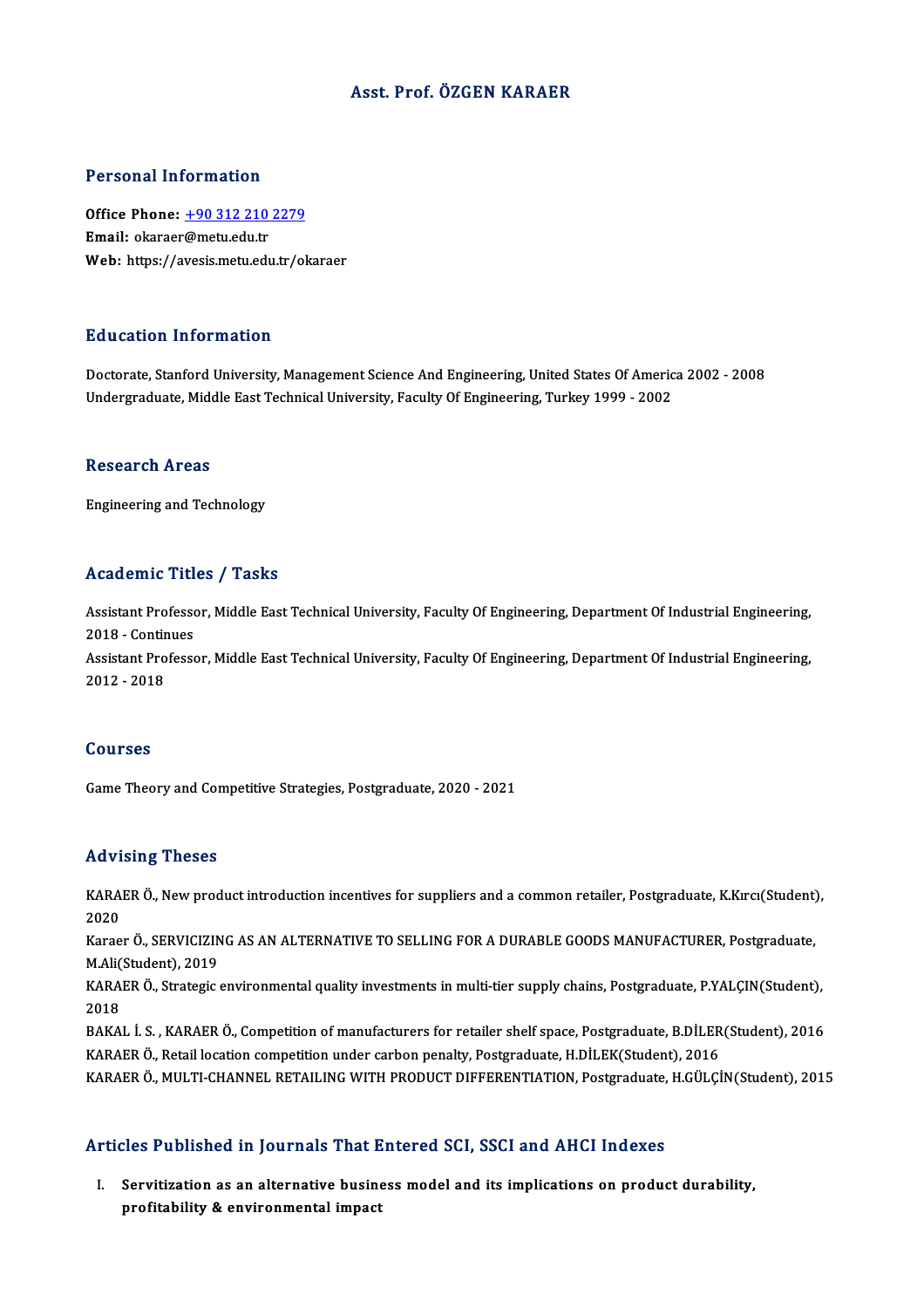KanatlıM.A. ,KARAERÖ.

Kanatlı M. A. , KARAER Ö.<br>European Journal of Operational Research, vol.301, no.2, pp.546-560, 2022 (Journal Indexed in SCI Expanded)<br>Sunnlian development in a multi tien sunnly shein. Kanatlı M. A. , KARAER Ö.<br>European Journal of Operational Research, vol.301, no.2,<br>II. Supplier development in a multi-tier supply chain<br>KARAER Ö. Kust T. Volsin B.

- European Journal of Operation<br>Supplier development in a<br>KARAER Ö., Kraft T., Yalcin P.<br>HSE TRANSACTIONS vol 52.1 Supplier development in a multi-tier supply chain<br>KARAER Ö., Kraft T., Yalcin P.<br>IISE TRANSACTIONS, vol.52, no.4, pp.464-477, 2020 (Journal Indexed in SCI)<br>Petail logation competition under sarbon penalty. KARAER Ö., Kraft T., Yalcin P.<br>IISE TRANSACTIONS, vol.52, no.4, pp.464-477, 2020 (Jou<br>III. Retail location competition under carbon penalty<br>Dilek H., KARAER Ö., NADAR E.
- IISE TRANSACTIONS, vol.52, no<br>Retail location competition<br>Dilek H., KARAER Ö., NADAR E.<br>FUROPEAN JOUPNAL OF OPER Retail location competition under carbon penalty<br>Dilek H., KARAER Ö., NADAR E.<br>EUROPEAN JOURNAL OF OPERATIONAL RESEARCH, vol.269, no.1, pp.146-158, 2018 (Journal Indexed in SCI)<br>Buyer and Nennrefit Levers to Impreye Sunpli Dilek H., KARAER Ö., NADAR E.<br>EUROPEAN JOURNAL OF OPERATIONAL RESEARCH, vol.269, no.1, pp.146-158, 2018 (Jou<br>IV. Buyer and Nonprofit Levers to Improve Supplier Environmental Performance<br>KARAER Ö. Kraft T. Khayam I.
- EUROPEAN JOURNAL OF OPER<br>Buyer and Nonprofit Lever:<br>KARAER Ö., Kraft T., Khawam J.<br>PRODUCTION AND OPERATION Buyer and Nonprofit Levers to Improve Supplier Environmental Performance<br>KARAER Ö., Kraft T., Khawam J.<br>PRODUCTION AND OPERATIONS MANAGEMENT, vol.26, no.6, pp.1163-1190, 2017 (Journal Indexed in SCI)<br>Quality and antuy dete KARAER Ö., Kraft T., Khawam J.<br>PRODUCTION AND OPERATIONS<br>V. Quality and entry deterrence<br>KARAER Ö. Erbun E.
- PRODUCTION AND O<br>Quality and entry<br>KARAER Ö., Erhun F.<br>EUROPEAN JOUPNAL Quality and entry deterrence<br>KARAER Ö., Erhun F.<br>EUROPEAN JOURNAL OF OPERATIONAL RESEARCH, vol.240, no.1, pp.292-303, 2015 (Journal Indexed in SCI)<br>Managing the naverae shannel with BEID enabled negative demand information KARAER Ö., Erhun F.<br>EUROPEAN JOURNAL OF OPERATIONAL RESEARCH, vol.240, no.1, pp.292-303, 2015 (Journ<br>VI. Managing the reverse channel with RFID-enabled negative demand information<br>Kanaging the reverse channel with RFID-ena
- EUROPEAN JOURNA<br>Managing the rev<br>Karaer Ö., Lee H. L.<br>PRODUCTION AND VI. Managing the reverse channel with RFID-enabled negative demand information<br>Karaer Ö., Lee H. L.<br>PRODUCTION AND OPERATIONS MANAGEMENT, vol.16, no.5, pp.625-645, 2007 (Journal Indexed in SCI)

# Articles Published in Other Journals

rticles Published in Other Journals<br>I. MANAGING A RETAIL FASHION PRODUCT WITH RFID-ENABLED INVENTORY VISIBILITY<br>Karaar Ö MANAGI<br>MANAGI<br>Ömer Heli MANAGING A RETAIL FASHION PRODUCT WITH RFID-ENABLED INVENTORY VISIBILITY<br>Karaer Ö.<br>Ömer Halisdemir Üniversitesi Mühendislik Bilimleri Dergisi, vol.8, no.2, pp.796-809, 2019 (National Refreed<br>University Journal) Karaer Ö.<br>Ömer Halisdemir Üniversitesi Mühendislik Bilimleri Dergisi, vol.8, no.2, pp.796-809, 2019 (National Refreed<br>University Journal)

# Books&Book Chapters

ooks & Book Chapters<br>I. Managing the Chemicals and Substances in Products and Supply Chains<br>Kneft T. Kareer Ö. Sharne K Kraft T., Karaer Ö., Sharpe K.<br>Kraft T., Karaer Ö., Sharpe K.<br>in: Environmetally Bespensik in: Environmetally Responsible Supply Chains, Atalay Atasu, Editor, Springer, London/Berlin, Basel, pp.313-337,<br>2016 Kraft T., Karaer Ö., Sharpe K.

# Refereed Congress / Symposium Publications in Proceedings

- efereed Congress / Symposium Publications in Proceedings<br>I. Strategic Environmental Quality Investment in a Multi-Tier Supply Chain<br>KARAERÖ Yolan B. Kraft T XIX SOLET SOLET, SYMPET<br>Strategic Environmental C<br>KARAER Ö., Yalçın P., Kraft T. KARAER Ö., Yalçın P., Kraft T.<br>INFORMS ANNUAL MEETING 2017, Houston, United States Of America, 22 - 25 October 2017 KARAER Ö., Yalçın P., Kraft T.<br>INFORMS ANNUAL MEETING 2017, Houston, United States Of Americ<br>II. Ürünlerin Perakende Satış Noktasında Raf Yeri İçin Rekabeti<br>KARAER Ö. Dilar B. BAKAL İ. S
- INFORMS ANNUAL MEETING 20<br>Ürünlerin Perakende Satış N<br>KARAER Ö., Diler B., BAKAL İ. S.<br>Vänevlem Arestumesu ve Endüs KARAER Ö., Diler B., BAKAL İ. S.<br>Yöneylem Araştırması ve Endüstri Mühendisliği Konferansı, İzmir, Turkey, 13 - 15 July 2016 KARAER Ö., Diler B., BAKAL İ. S.<br>Yöneylem Araştırması ve Endüstri Mühendisliği Konferansı, İzmir<br>III. Retail Channel Management with Product Differentiation
- Yöneylem Araştırma<br><mark>Retail Channel Ma</mark><br>Uğur G., KARAER Ö.<br>Production and One Retail Channel Management with Product Differentiation<br>Uğur G., KARAER Ö.<br>Production and Operations Management Annual Conference, 6 - 09 May 2016<br>Firm and Nannuafit Lavare to Impreye Supplier e Environmental Perí Uğur G., KARAER Ö.<br>Production and Operations Management Annual Conference, 6 - 09 May 2016<br>IV. Firm and Nonprofit Levers to Improve Supplier s Environmental Performance<br>KARAER Ö. Kraft T. Khayam J
- Production and Operations Mai<br>Firm and Nonprofit Levers<br>KARAER Ö., Kraft T., Khawam J.<br>Manufacturing and Sarvice Ope Firm and Nonprofit Levers to Improve Supplier s Environment<br>KARAER Ö., Kraft T., Khawam J.<br>Manufacturing and Service Operations Management, 29 - 30 June 2015<br>Managing a Patail Panishable Product with PEID anabled Invent KARAER Ö., Kraft T., Khawam J.<br>Manufacturing and Service Operations Management, 29 - 30 June 2015<br>V. Managing a Retail Perishable Product with RFID enabled Inventory Visibility<br>KARAER Ö
- Manufactul<br><mark>Managing</mark><br>KARAER Ö.